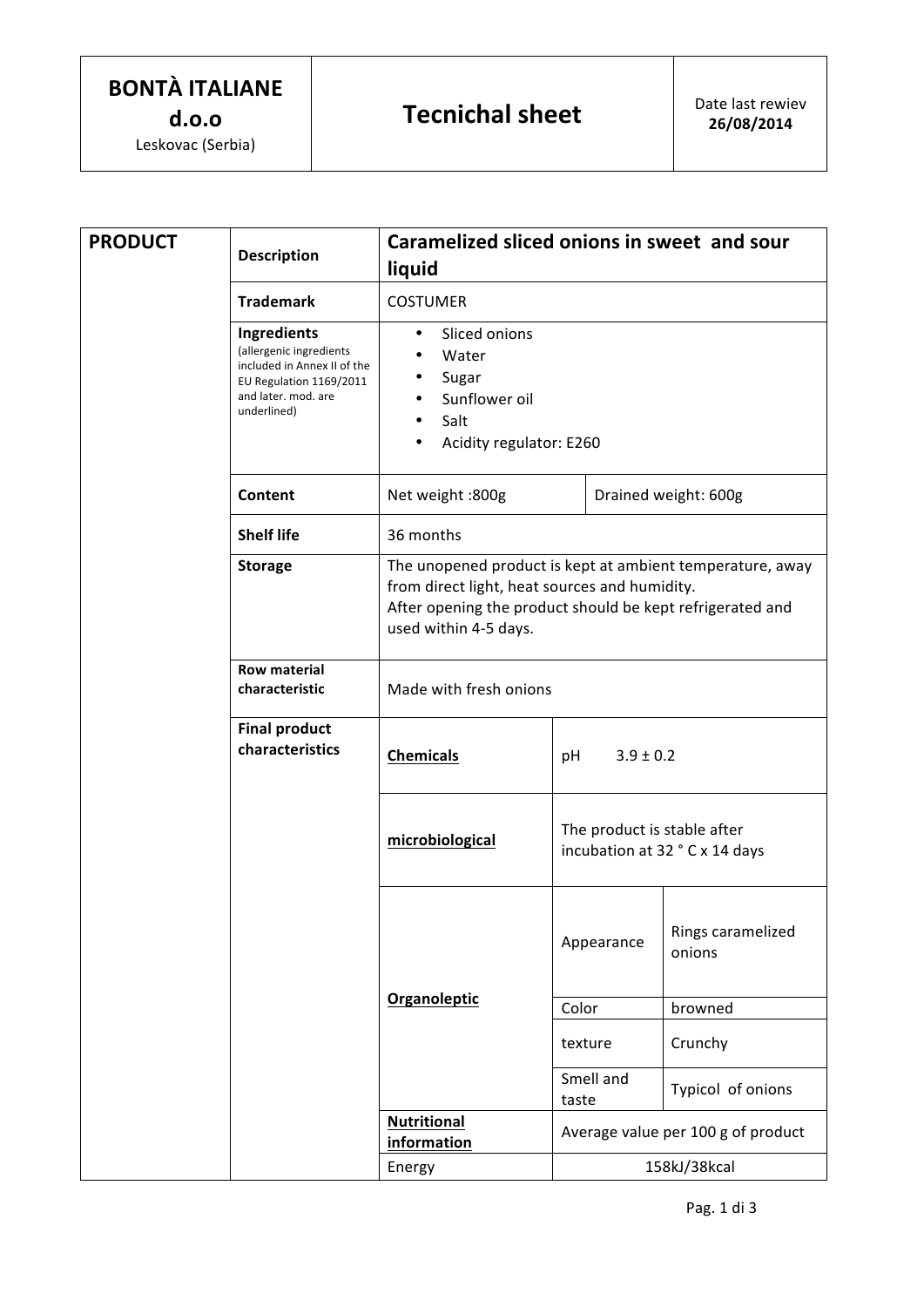|                |                       | fats                                                 |                         | 0,2g                  |                            |  |  |
|----------------|-----------------------|------------------------------------------------------|-------------------------|-----------------------|----------------------------|--|--|
|                |                       | Of which<br>satured fatty acid                       |                         | 0,0g                  |                            |  |  |
|                |                       | Carbohydrates                                        |                         | 10,0g                 |                            |  |  |
|                |                       | Of which<br>sugar                                    |                         | 4,0g                  |                            |  |  |
|                |                       | Protein                                              |                         | 0,0g                  |                            |  |  |
|                |                       | Salt                                                 |                         | 1,1g                  |                            |  |  |
|                | <b>Production</b>     | Washing and grilling onions<br>$\bullet$             |                         |                       |                            |  |  |
|                | process               | <b>Filling tins</b>                                  |                         |                       |                            |  |  |
|                |                       | Topping up of the tins with bitter and sour solution |                         |                       |                            |  |  |
|                |                       | Closure of tins                                      |                         |                       |                            |  |  |
|                |                       | Pasteurization                                       |                         |                       |                            |  |  |
|                |                       | Cooling of tins                                      |                         |                       |                            |  |  |
| <b>PACKAGE</b> | <b>Type</b>           | Tinplate double                                      | Diameter                |                       | height                     |  |  |
|                |                       | dorè 850 ml                                          | 99 mm                   |                       | 118 mm                     |  |  |
|                | Label                 | By the client specifications                         |                         |                       |                            |  |  |
|                | Closure               | Cap plate double dorè crimped                        |                         |                       |                            |  |  |
|                | <b>Wordings</b>       | Lot and Minimum Term Preservation L.gg.mm.aaaa       |                         |                       |                            |  |  |
| <b>PARCEL</b>  | <b>Characteristic</b> | type                                                 |                         | N° package for parcel |                            |  |  |
|                | <b>Size</b>           | TermoPack                                            |                         |                       | 6                          |  |  |
|                |                       | Lenght                                               | width                   |                       | height                     |  |  |
|                |                       | 415 mm                                               | 315 mm                  |                       | 125 mm                     |  |  |
| <b>PALLET</b>  | <b>Type</b>           | EPAL                                                 |                         |                       |                            |  |  |
|                | <b>Size</b>           | Lunghezza                                            | Larghezza               |                       | Altezza                    |  |  |
|                |                       | 120 cm                                               | 80 cm                   |                       | 175 cm                     |  |  |
|                | Composition           | N° parcel x layer<br>12                              | N° layer x pallet<br>12 |                       | <b>Total parcel</b><br>144 |  |  |
|                | <b>Wrapping</b>       | Extensible Film                                      |                         |                       |                            |  |  |